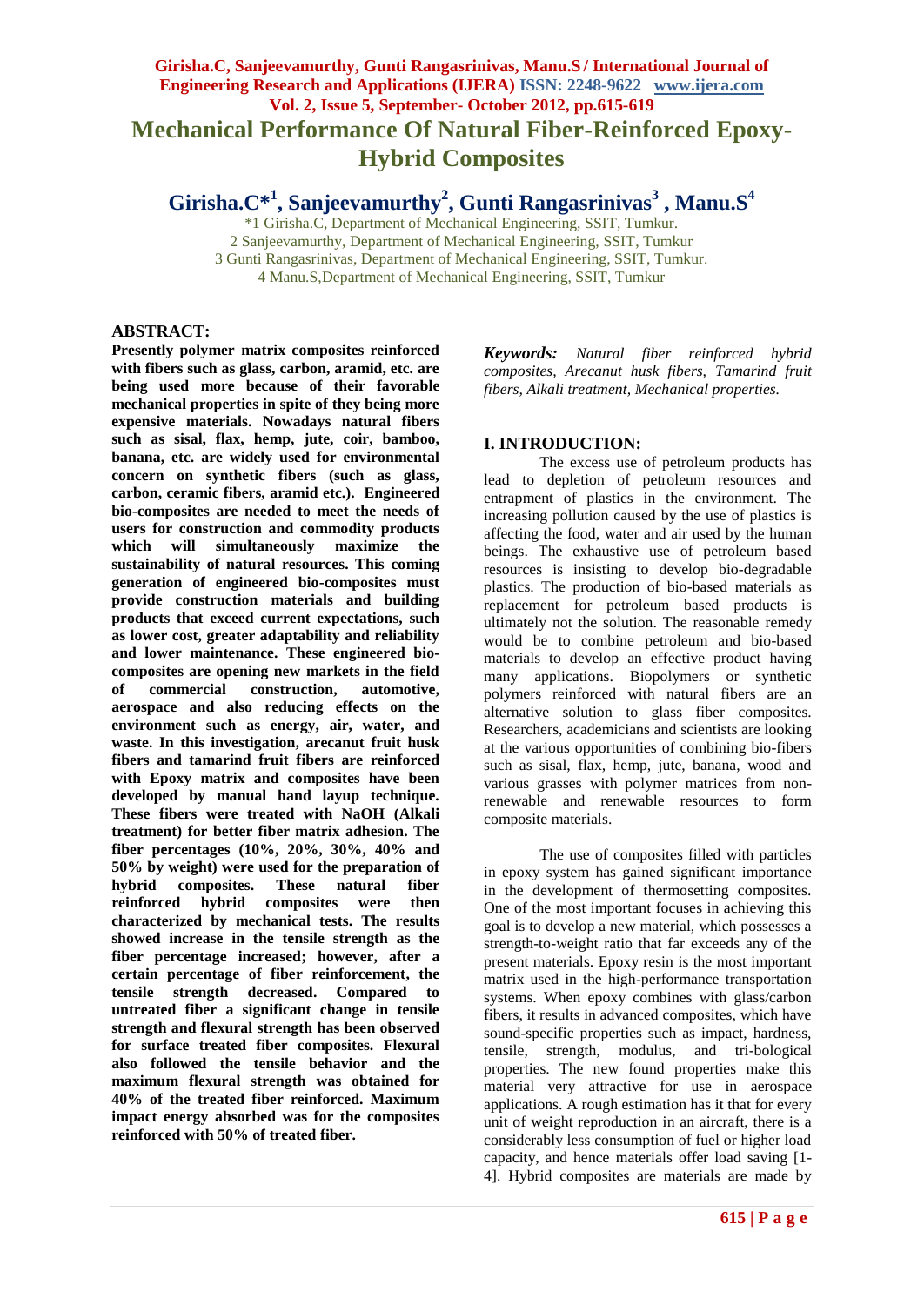combining two or more different types of fibers in a common matrix. Hybridization of two types of short fibers having different lengths and diameters offers some advantages over the use of either of the fibers alone in a single polymer matrix. The combination of bio-fibers like oil palm, kenaf, industrial hemp, flax, jute, henequen, pineapple leaf fiber, sisal, wood and various grasses with polymer matrices from both non-renewable (petroleum based) and renewable resources to produce composite materials that are competitive with synthetic composites such as glass–polypropylene, glass epoxies, etc., is gaining attention over the last decade. Available data in literature usually covers hybrid composites made of natural fibers/synthetic fibers and remembering that plant-based fibers have been selected as suitable reinforcements for composites due to their good mechanical performances and environmental advantages. Hybrid composites reinforced with natural fibers, very often combined with synthetic fibers such as glass fibers, can also demonstrate good mechanical performance [5–7]. Polymer composites with hybrid reinforcement solely constituted of natural fibers are less common, but these are also potentially useful materials with respect to environmental concerns [8]. Investigations of lingo-cellulosic fibers have shown that the properties of fibers can be better used in hybrid composites [9]. The main parameters which affect the mechanical properties of the composites are fiber length, weight ratio, fiber orientation and interfacial adhesion between fiber and matrix.

In the present investigation, the Tensile Strength, Flexural strength and impact strength of hybridbiological fiber reinforced composite material was found out experimentally. The natural fibers used are fibers from the husk of arecanut and fibers from the fruit of tamarind.

# **I. MATERIALS AND METHODS**

#### *Matrix:*

Epoxy is a thermosetting polymer that cures (polymerizes and cross links) when mixed with a hardener. Epoxy resin of the grade LM-556 with a density of  $1.1-1.5$  g/cm3 was used. The hardener used was HY-951. The matrix material was prepared with a mixture of epoxy and hardener HY-951 at a ratio of 10:1.

#### *Fibers:*

#### *Arecanut husk fibers:*

Arecanut is also known as Betel nut. The arecanut husk fibers are predominantly composed of cellulose and varying proportions of hemicellulose, lignin, pectin and protopectin. The husk is about 15– 30% of the weight of the raw nut. The fibers adjoining the inner layers are irregularly lignified group of cells called hard fibers, and the portions of the middle layer below the outermost layer are soft fibers [10]. India dominates the world in area (57%), production (53%) and productivity of arecanut (0.679 million tonnes in 2010). The husk constitutes about 60–80% of the total weight and volume of the fresh fruit. The husk fiber is composed of cellulose with varying proportions of hemicellulose (35– 64.8%), lignin (13.0–26.0%), pectin and protopectin [11]. The average fiber length of the areca husk fiber is 4 cm. The arecanut husk fibers are extracted by soaking in water for 3 weeks and then beating with a mallet.

# *Tamarind fruit fibers:*

The Tamarind (Tamarindus indica) is in the family Fabaceae. In India there are extensive tamarind orchards producing 275,500 tons (250,000 MT) annually. The ripe fruit comprises of about 55% tamarind pulp, 33% seeds and about 12% fiber; Tamarind trees are very common in South India, particularly in Tamil Nadu and Andhra Pradesh. Fibers from the tamarind fruit were collected after removing the pulp and the seeds.

## *Fiber surface treatment:*

Washed and dried Tamarind fruit fibers and arecanut husk fibers were taken in separate trays, to these trays 10% NaOH solution was added, and the fibers were soaked in the solution for 10 hours. The fibers were then washed thoroughly with water to remove the excess of NaOH sticking to the fibers. The fibers were chopped into short fiber length of 3 cm for molding the composites.

# *Preparation of Hybrid Composite:*

A GI Sheet mould with required dimensions was used for making the sample as per ASTM standards. The mould was coated with a mould releasing agent for the easy removal of the sample. The resin and hardener were taken in the ratio of 10: 1 parts by weight, respectively. Then, a pre-calculated amount of hardener was mixed with the epoxy resin and stirred for 20 minutes before pouring into the mold. The hand lay-up technique was used to impregnate the composite structures. In this technique, the tamarind fruit fibers and the arecanut husk fibers were wetted by a thin layer of epoxy suspension in a mold. A stack of hybrid fibers were carefully arranged in a unidirectional manner after pouring some amount of resin in to the mold. The remaining mixture was poured over the hybrid fibers. Brush and roller were used to impregnate fiber. The closed mold was kept under pressure for 24 h at room temperature. Test specimens of required size were cut out composite manufactured after curing. The percentages of fibers used are 10%, 20%, 30%, 40% and 50% by weight. The ratios of fibers used for tamarind fruit fibers and the arecanut husk fiber was 1:1.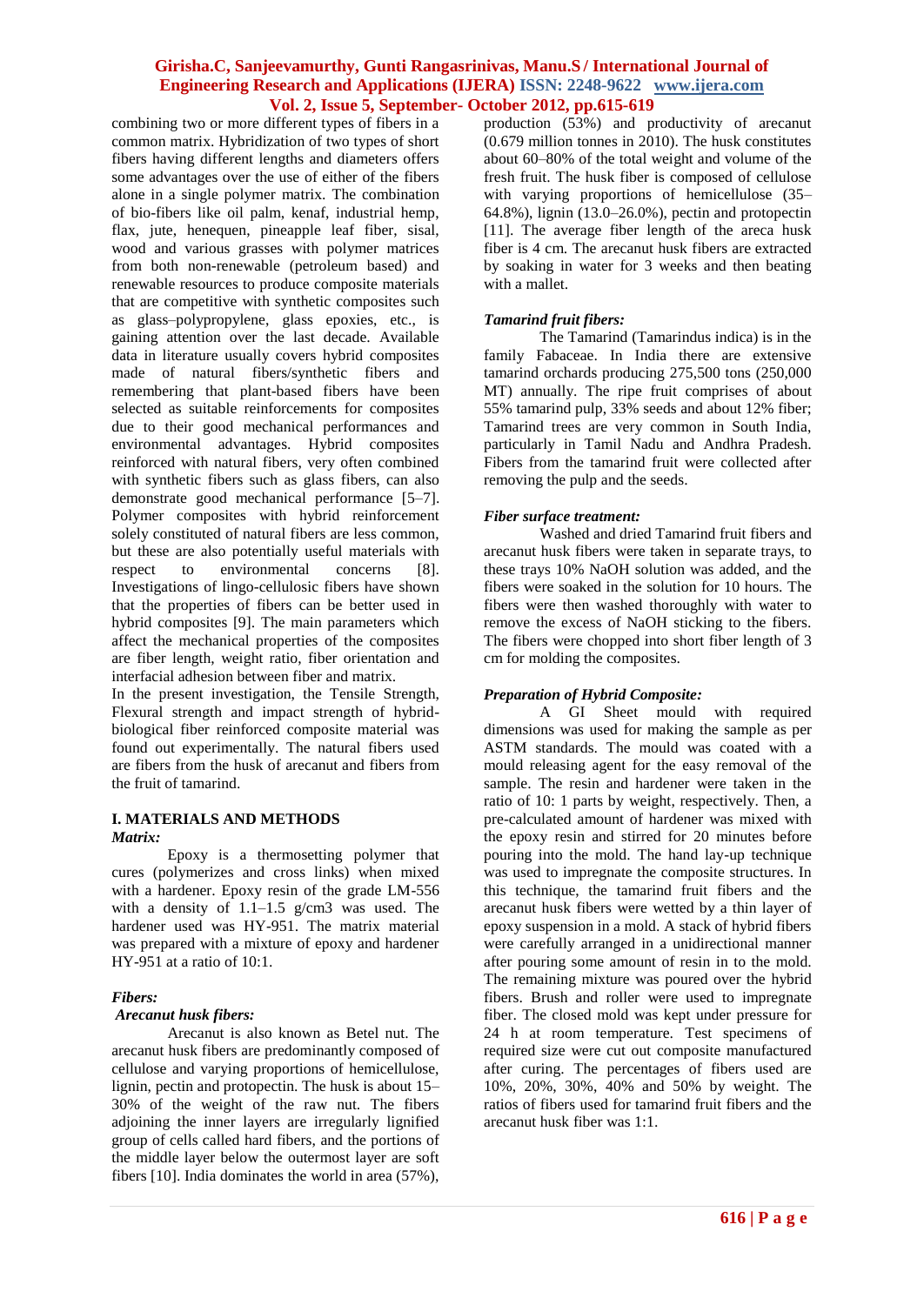## *Mechanical testing:*

Three important mechanical properties, tensile strength, flexural strength and impact strength were tested. All test specimen dimensions were according to the respective ASTM standards. All tests were performed at room temperature. Five specimens of each type were tested and five replicate values were taken as an average of tested specimens.

#### *Tensile strength test:*

Tensile tests were conducted using universal testing machine with across head speed of 5mm/min. In each case, five samples were tested and average value tabulated. Tensile test samples were cut as per ASTM D638 test procedure. Tests were carried out at room temperature and each test was performed until tensile failure occurred.

#### *Flexural strength test:*

Flexural analysis was carried out at room temperature through three-point bend testing as specified in ASTM D 790, using universal testing machine. The speed of the crosshead was 5 mm/min. five composites specimens were tested for each sample and each test was performed until failure occurred.

Flexural strength was calculated from the Equation.  $\sigma_f = (3PL) / (2bd^2)$ , where,

 $P =$  Load at a given point on the load deflection curve in Newton (Peak load)

 $L =$  support span in mm

b =width of the samples in mm

 $d =$  thickness of the samples in mm

#### *Izod impact test:*

Izod impact test was performed on arecanut husk fibers and tamarind fruit fibers reinforced hybrid epoxy composite specimens as per ASTM-D256-90. Five samples were tested at ambient conditions and the average of impact strength was calculated.

## **III. RESULTS AND DISCUSSION:**

Development of hybrid composites made from natural fibers with increased strength, stiffness and durability requires necessary understanding of mechanical behaviors. The mechanical properties of hybrid composites depend on the fiber strength, fiber modulus, fiber length, fiber orientation, and fiber–matrix interfacial bond strength. A strong fiber–matrix interface bond plays a vital role in establishing high mechanical properties of composites. A good interfacial bond is required for effective stress transfer from the matrix to the fiber by which maximum utilization of the fiber strength in the composite can be obtained. A better understanding of the effect of surface treatment of the fibers and fiber loading will help to develop productive uses for tamarind fruit fibers and

arecanut husk fibers. This leads to developing an alternative material to wood. The analysis of mechanical properties of composites is important for understanding the behavior of composite materials. It is a well-known fact that the<br>mechanical properties of fiber-reinforced fiber-reinforced composites depend on the nature of matrix material, the distribution and orientation of the reinforcing fibers and the nature of the fiber-matrix interfaces. A change in the physical and chemical structure of the fiber for a given matrix will result in drastic changes in the overall mechanical properties of composites.

#### *Tensile strength:*

Tensile strength of the hybrid composites before and after treatment NaOH treatment is shown in the *figure: 1* as a function of fiber loading (weight percentage). The Maximum stress gradually increased as fiber loading increases from 10% to 40%, but decreased in further increase of reinforcement (50%). The treated fibers, because of the removal of lignin, and modification of the fiber surface formed a good interface between fiber and matrix. The overall increase in the tensile strength was 31.3% when compared with untreated fiber reinforced composites. The overall increase in comparison with pure epoxy was 78%.

**<sup>70</sup> TENSILE STRENGTH OF THE HYBRID COMPOSITES**



*Figure: 1; Variation of Tensile strength with fiber loading (weight fraction) [NaOH treated and untreated fibers]*

NaOH treatment removes the cementing material present in the fibers namely lignin and hemicellulose thus increasing the surface area of the fiber. This increased surface area of the fiber leads to better adhesion of the fiber and matrix thus increasing the tensile strength. One more reason for the increased tensile strength can be due to the improvement of crystallinity of the treated fibers because of the removal of cementing materials. This leads to better packing of cellulose chains. The unidirectional fiber orientation leads to less overlapping of fibers and thus reducing fiber pull outs, fiber agglomerations. Due to unidirectional fiber orientation there are less chances of air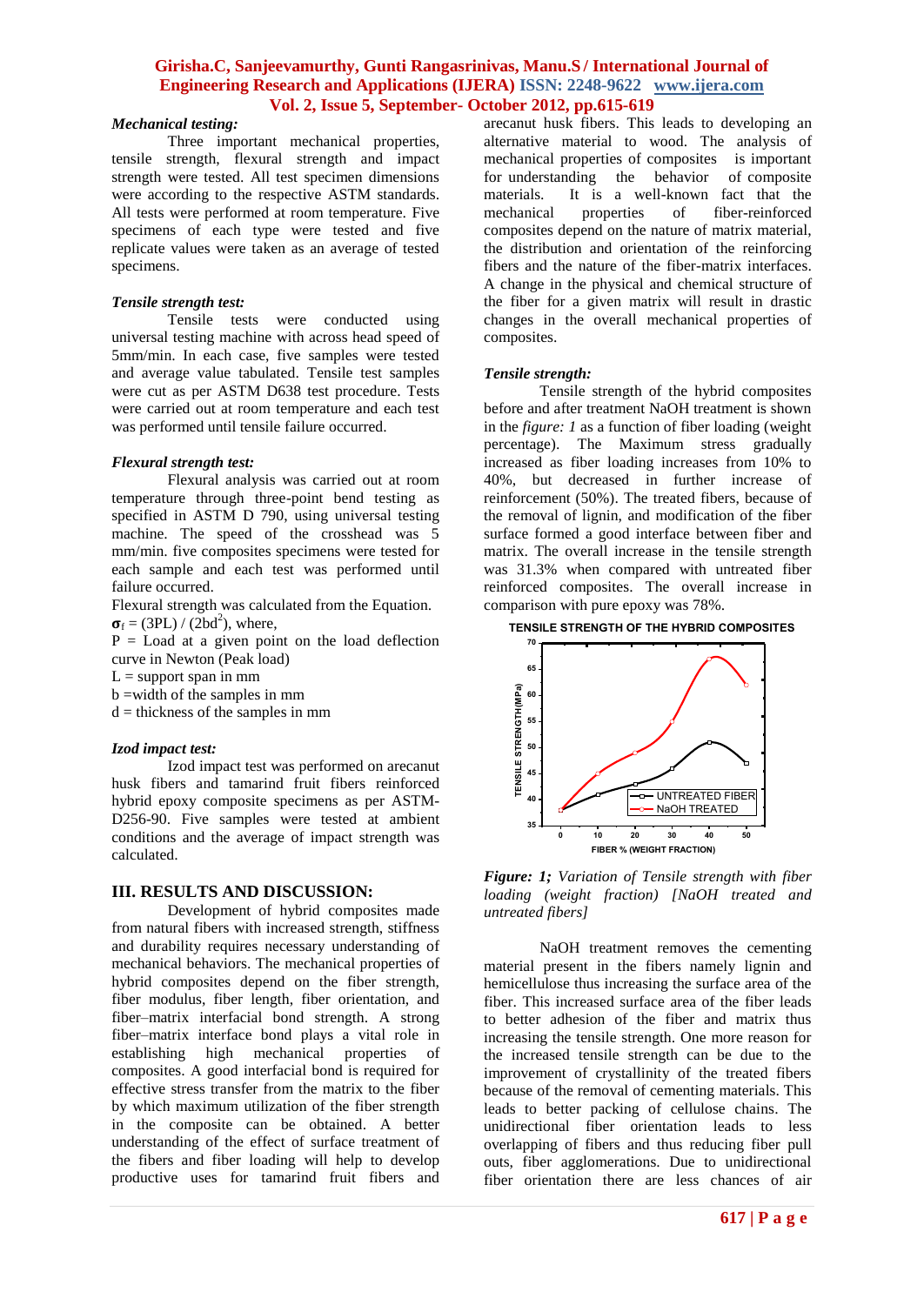entrapment. The entrapment of air leads to crack tip formations, which leads to poor stress transfer between the fiber and the matrix.

#### *Flexural strength:*

Flexural strength of the hybrid composites before and after treatment NaOH treatment is shown in the *figure: 2* as a function of fiber loading (weight percentage). The stresses induced due to the flexural load are a combination of compressive and tensile stresses. The Maximum Flexural strength gradually increased as fiber loading increases from 10% to 40%, but decreased in further increase of reinforcement (50%). The overall increase in the flexural strength was 18% when compared with untreated fiber reinforced composites. The overall increase in comparison with pure epoxy was 48%.



*Figure: 2; Variation of Flexural strength with fiber loading (weight fraction) [NaOH treated and untreated fibers] Impact strength:* 

Impact strength is the ability of a material to absorb energy under a shock load or the ability to resist the fracture under load applied at high speed. Impact behavior is one of the most widely specified mechanical properties of the Engineering materials. The variations of impact strength with respect to fiber loading (weight fraction) is as shown in *Figure: 3* for Izod method of impact test.



**IMPACT ENERGY OF THE HYBRID COMPOSITES**

*Figure: 3; Variation of Impact energy absorbed with fiber loading (weight fraction) [NaOH treated and untreated fibers]*

The maximum impact energy absorbed was for treated fiber and for a fiber loading (weight fraction) of 50%, there is an increase of 30% in the energy absorbed when compared with untreated fibers reinforced hybrid composites.

# **VI. CONCLUSIONS:**

The results in the investigation indicate that, it is possible to enhance the properties of fiber reinforced composites through fiber surface<br>modification. The mechanical properties of modification. The mechanical composites of chemically treated fibers from husk of arecanut and fibers from the fruit of tamarind show better results when compared to untreated fibers. It is also noticed that the strength of the hybrid composites increases with increase in volume fraction of fiber in the hybrid composites. It is found that all the hybrid natural fiber composites show maximum mechanical properties for 40-50% of the fiber reinforcements. The hybridization has also increased the mechanical properties. The fiber extracted from tamarind fruit is a byproduct (waste) in tamarind extraction plants. Availability of these fibers is in bulk and needs a processing technology for making industrial level usage. Fibers from tamarind fruit is hard and tough, which is similar to coir fibers and its porous surface morphology is useful for better mechanical interlocking with matrix resin for composite fabrication. The enormous availability (arecanut husk fibers and tamarind fruit fibers) cheaper and good strength of the composites leads way for the fabrication of lightweight materials that can be used in automobile body building, office furniture packaging industry, partition panels, and others compared to wood based plywood or particle boards.

# **REFERENCES:**

- [1]. Sabeel Ahmed, K., Vijayaranga, S. and Rajput, C. (2006). *Mechanical Behavior of Isothalic Polyester based Untreated Woven Jute and Glass Fabric Hybrid Composites*, Journal of Reinforced Plastics & Composites, 25(15): 1549-1569.
- [2]. Panthapulakkal, S. and Sain, M. (2007). *Injection-molded Short Hemp Fiber/Glass Fiber-reinforced Polypropylene Hybrid Composites , Mechanical, Water Absorption and Thermal Properties*, Journal of Applied Polymer Science, 103: 2432-2441.
- [3]. John, K. (2003). *Solution Blends and Sisal/Glass Hybrid Composites of Unsaturated Polyester Resin*, PhD Thesis, Department of Polymer Science &